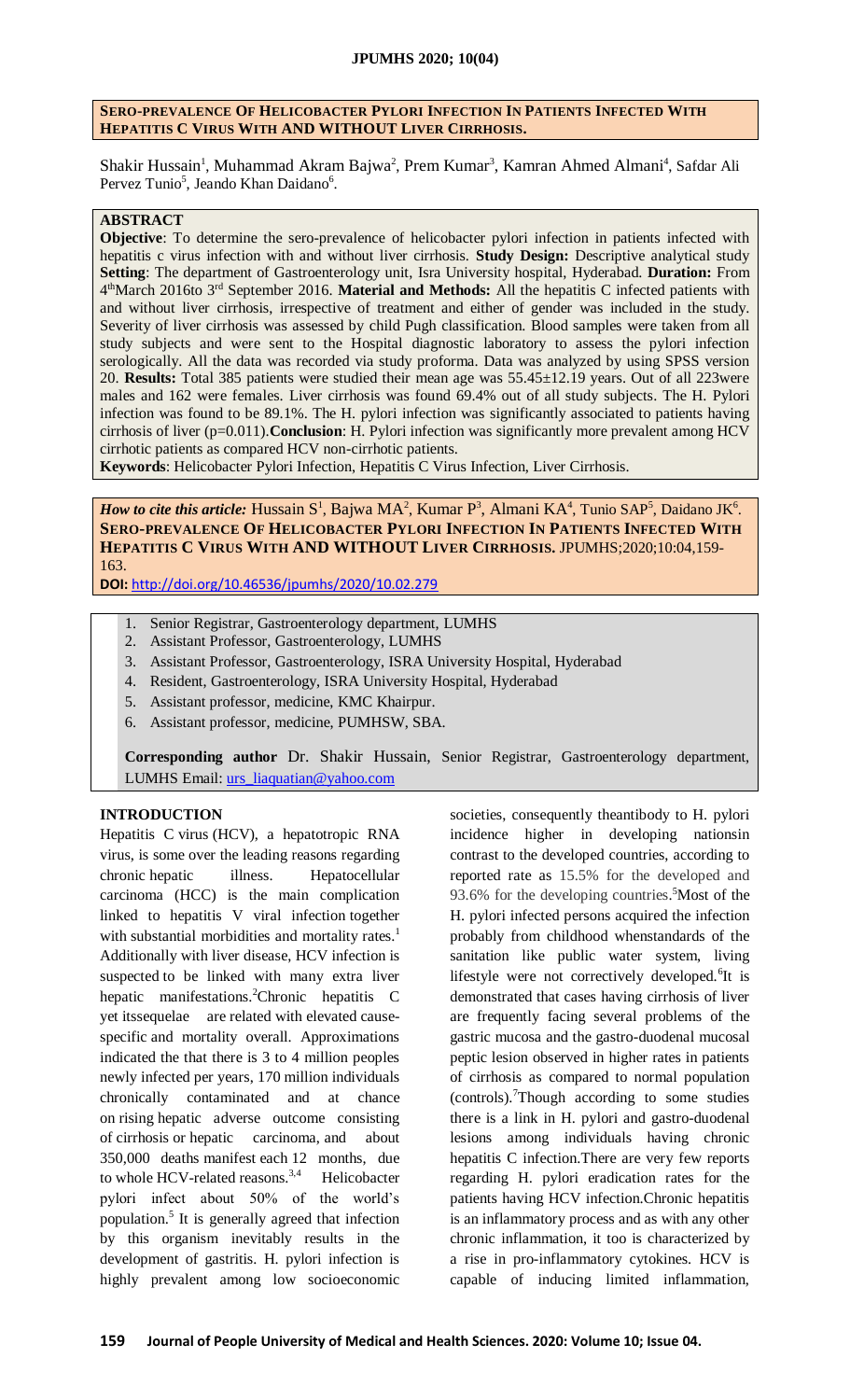Contrary to bacteria like *H. pylori,* which are potent inducers of the inflammatory cascade.H. pylori is all around perceived as a basic factor in most of the cases with peptic ulcer illness and effective treatment outcome in the cure of sickness. However it is stated that, H. pylori infection is linked to many extra-intestinal illness like hepatic encephalopathy.<sup>8,9</sup>DNA of the H. pylori have been observed in the livers of human and has been implicated in the chronic hepatic illness and hepatic carcinoma.<sup>8,10</sup> Hepatic diseases caused by chronic hepatitis C infection are the presently leading reason of morbidities and mortality throughout the world. However individuals having hepatitis C infection and co-infections leads to progression in the end stage of hepatic disease over the course of 20 to 30 years. DNA of the *H. Pylori*  have been detected in human livers and may linked to cause liver cirrhosis and hepatocellular carcinoma.<sup>8</sup> This is especially because some studies have demonstrated that there is increasing linkof H*.* pylori infection with increasing Child-Pugh classificantionand Model for End Stage Liver Disease (MELD) scores in Chronic Liver Disease(CLD).<sup>11</sup>Due controversial data at international level and inadequate data at local level, this study aimed to determine the sero-prevalence of helicobacter pylori infection in patients infected with hepatitis c virus infection with or without liver cirrhosis.

# **MATERIAL & METHODS**

This descriptive analyticalstudy has been carried out at the Department of Gastroenterology Unit, Isra University, Hyderabad. Study was conducted from March 2016 to September 2016.All HCV positive cirrhotic and noncirrhoticpatients irrespective of treatment of both

gender and age 30 to 80 years were included. Patients having HBsAg positive on ELISA, previously received therapy for H. Pylori on the basis of history and those who did not consent to participate were excluded. Informed and written consent was taken from all patients. Severity of the cirrhosis of the liver was evaluated accordingto child-Pugh classification. Blood sample was taken from each patient and was sent to the Hospital diagnostic laboratory to assess the H. pylori infection. The findings such as age, sex, education level, socioeconomic status, and presence or absence of cirrhosis including H. pylori infection were assessed. Data was recorded via study proforma. Data analysis was done via SPSS version 20. Frequency and percentage were analyzed for categorical variables. Numerical data was analyzed in form of mean and standard deviation. The effect modifiers were controlled through stratification. Chi-square test was applied. P value of  $\leq 0.05$  was taken as statistically significant.

# **RESULTS**

Total 385 HCV positive with or without liver cirrhosiswere studied. There were 223 male and 162 were females. The mean age was 55.45±12.19 years. The mean duration of disease was 8.30±1.38 months.Table.1 Accordingto the liver disease severity in terms of child Pugh classification, 18.7% patients had class A, 25.2% had class B, and 56.1% had class C. Table-2.As per study objective the H. Pylori infection was found positive in 89.1% patient. Table-3.On the comparison of H. Pylori infection with or without liver cirrhosis, the rate of H. Pylori infection was significantly higher in patients of cirrhosis (p=0.011). Table-4.

**TABLE: 1.** Age and gender analysis of study subjects.(n=385)

| <b>Example 19 The Called School</b> and the order of state $\frac{1}{2}$ subjects. (If $\frac{1}{2}$ so $\frac{1}{2}$ |                         |  |  |  |
|-----------------------------------------------------------------------------------------------------------------------|-------------------------|--|--|--|
| <b>Variables</b>                                                                                                      | <b>Statistics</b>       |  |  |  |
| Age                                                                                                                   |                         |  |  |  |
| $<$ 50 years                                                                                                          | 190(49.4%)              |  |  |  |
| $>50$ years                                                                                                           | 195(50.6%)              |  |  |  |
| Total                                                                                                                 | 385(100.0%)             |  |  |  |
| <b>Gender</b>                                                                                                         |                         |  |  |  |
| Male                                                                                                                  | 223(57.9%)              |  |  |  |
| Female                                                                                                                | $162(42.1\%)$           |  |  |  |
| Total                                                                                                                 | 385(100.0%)             |  |  |  |
| Age (mean+SD)                                                                                                         | $55.45 \pm 12.19$ years |  |  |  |
| Disease duration (mean+SD)                                                                                            | $8.30 \pm 1.38$ years   |  |  |  |
|                                                                                                                       |                         |  |  |  |

#### **TABLE: 2. Child Pugh classification of the patients (n=385)**

| <b>Child Pugh class</b> | <b>Frequency</b> | $\frac{0}{0}$ |
|-------------------------|------------------|---------------|
| <b>Class-A</b>          | 7 <sup>1</sup>   | 18.7%         |
| $Class-B$               | 97               | 25.2%         |
| <b>Class-C</b>          | 216              | 56.1%         |
| <b>TOTAL</b>            | 385              | 100.0%        |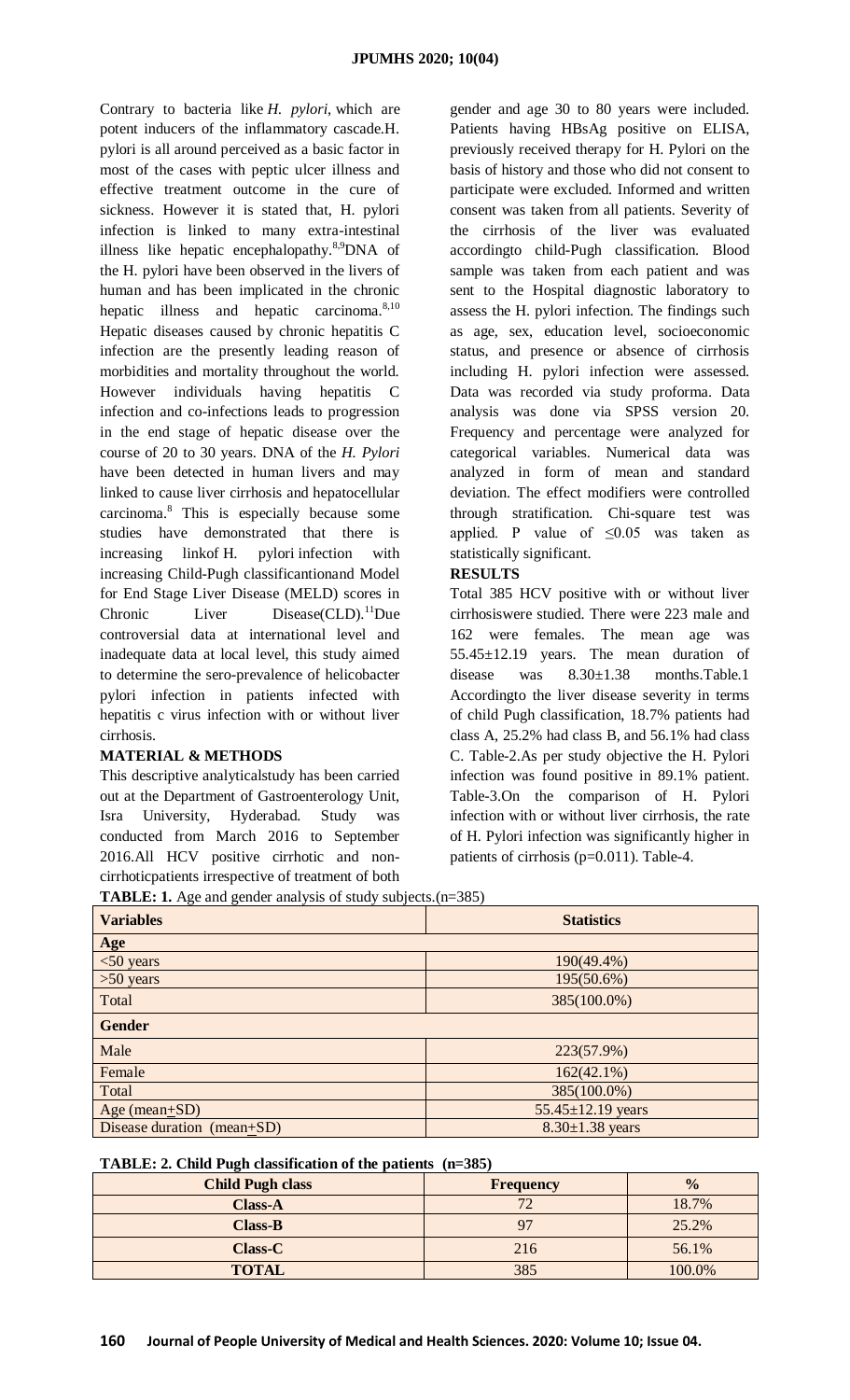| <b>Variables</b>       | <b>Frequency</b> | $\frac{0}{0}$ |  |  |  |
|------------------------|------------------|---------------|--|--|--|
| H.pylori               |                  |               |  |  |  |
| <b>YES</b>             | 343              | 89.1%         |  |  |  |
| NO                     | 42               | 10.9%         |  |  |  |
| <b>TOTAL</b>           | 385              | 100.0%        |  |  |  |
| <b>Liver cirrhosis</b> |                  |               |  |  |  |
| <b>YES</b>             | 267              | 69.4%         |  |  |  |
| N <sub>O</sub>         | 118              | 30.6%         |  |  |  |
| <b>TOTAL</b>           | 385              | 100.0%        |  |  |  |

**TABLE: 3. Patients distribution according to H. pylori infection and cirrhosis of liver (n=385)**

| TABLE: 4. Association of H. Pylori infection with Cirrhosis(n=385) |  |  |
|--------------------------------------------------------------------|--|--|
|--------------------------------------------------------------------|--|--|

| <b>Liver Cirrhosis</b> | H. Pylori Infection |    |              | <b>P-VALUE</b> |
|------------------------|---------------------|----|--------------|----------------|
|                        | <b>YES</b>          | NO | <b>TOTAL</b> |                |
| <b>YES</b>             | 245                 | 22 | 267          | $0.011*$       |
| NO                     | 98                  | 20 | 118          |                |
| <b>TOTAL</b>           | 343                 | 42 | 385          |                |

Chi Square Test Was Applied To Check Association.

P-Value ≤0.05 Considered As Significant.

\* Significant At 0.05 Levels

### **DISCUSSION**

Liver cirrhosis leads to several complications including hepatic encephalopathy and fatal one if not treated timely.In present study, 223 patients were male and 162 were females. The mean age was 55.45±12.19 years. The mean duration of disease was 8.30±1.38 months. The results about child pugh class showed that 18.7% patients had class A, 25.2% had class B, and 56.1% had class C. In comparison to our results, study conducted by Maheshwari BK et  $al<sup>12</sup>$  reported thatout of all study subjects 66.7% patients were males and 33.3% were females, with age range of 20 to 80 years. Another study conducted by Joanna Pogorzelskaaet  $al<sup>13</sup>$ reported that out of 147 patients of liver cirrhosis, there were 44 women and 103 mean aged 58 years. Similarly, Ahmed M et  $al<sup>14</sup>$ reported that 15.5% patients had age group of 18-40 years, 60.9% patients were 41-60 years old and 23.6% were seen with age group of 61- 70 years and their mean age was 52.14±9.61 years, and out of all study subjects 57.3% of the patients were males and 42.7% of the patients were females.In this study according to child Pugh classification, 18.7% patients had class A, 25.2% had class B, and 56.1% had class C. Similarly Bhatti HW et  $al^{15}$  showed in their results child Pugh class A was 26% and child Pugh class B&C were 74%. However Pogorzelska Jet  $al<sup>13</sup>$  stated that 27% cases were categorized as Child–Pugh class A, 47% had

Child–Pugh class B, and 26% patients had Child–Pugh class C. In this study H. Pylori i infection was found positive in 89.1% patient out of all study cases, while in this study H. pylori infection was more prevalent among cases of cirrhosis. When comparison of H. Pylori infection with or without liver cirrhosis was evaluated, it was found that the association was found significant (p=0.011). Similarly Al-Jiffri OHet al<sup>16</sup> investigated the H. pylori prevalence viaIgG and IgA as the indicators to assess the infection in hepatitis C positive patients either with cirrhosis of liver or without the cirrhosis and they observed significant frequency of H. pylori IgG&IgA amongpatients of cirrhosis and non-cirhosis. Such as Pellicano Ret al<sup>11</sup> observed that there was very high frequency of *H. pylori* infection among cases of liver cirrhosis and may prognosisin those who having also infectionof hepatitis C virus. In another study of Queirozet al<sup>17</sup> also reported that there was a link in HCV infection and H. pylori infection among patients having cirrhosis of liver. Kim DJet al<sup>18</sup> reported that the infection of H. pylori more prevalent among cases of hepatitis virus-related cirrhosis of liver in contrast to those having alcoholic liver cirrhosis.Similarly, study conducted by Sethar GH et al<sup>19</sup> reported that rate of H. pylori antibody was higher in patients having increased grade of hepatic encephalopathy (p<0.001). However Villalan Ret  $al^{20}$  inconsistently reported that eradication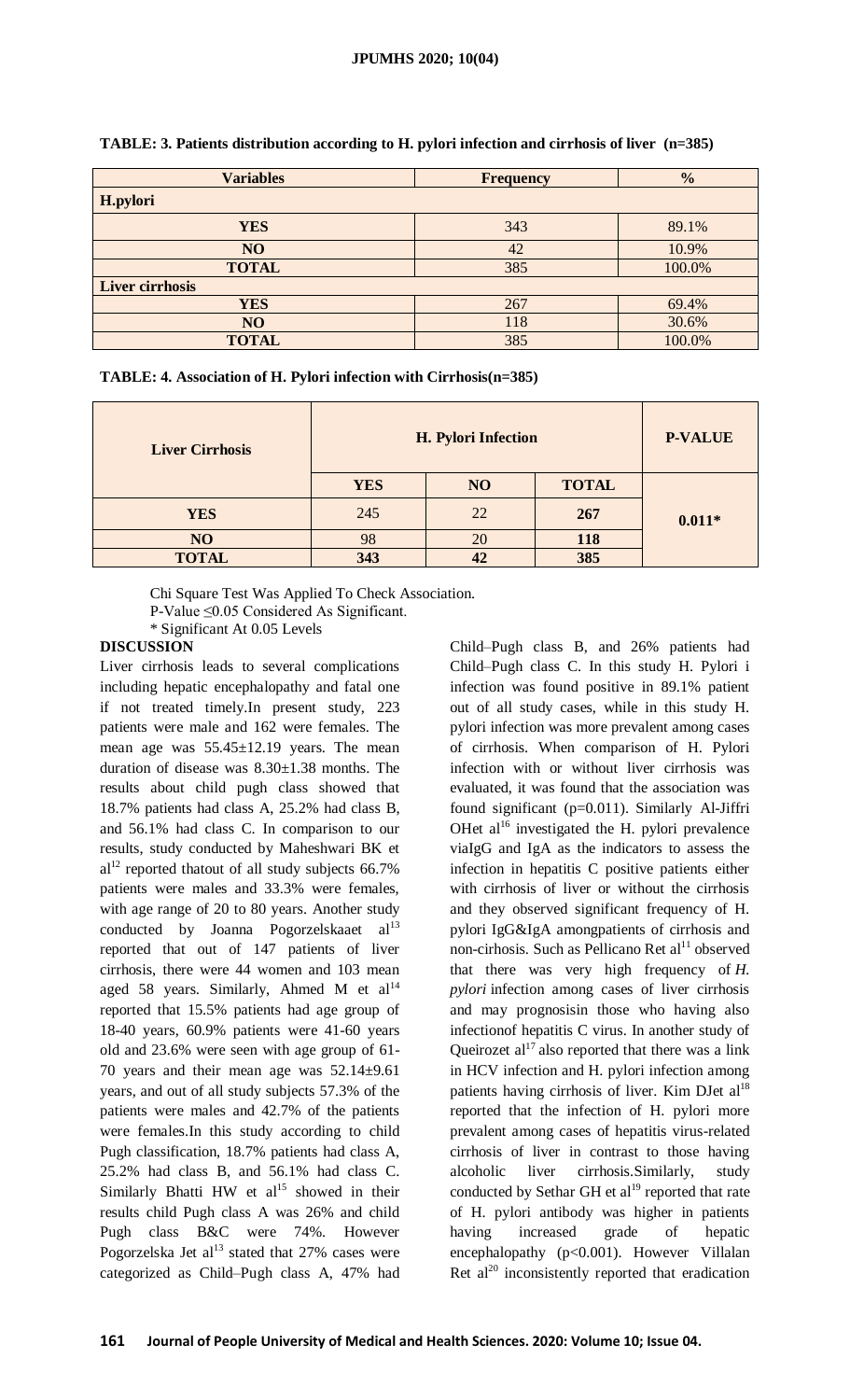rates of H. pylori were non-significant in patients of cirrhosisversus non-cirrhotic, while healing rate of ulcer was lesser among cirrhotic cases. In a Meta-analysis contains 21 research studies assessing the infection of *H. pylori* in the cases having cirrhosis of liver did not observed highprevalence of infection in patients of cirrhosis versus those who were without liver cirrhosis.<sup>21</sup>Effects of the *H*. *pylori* infection on progression of the hepatitis C infection associated hepatic disease has also been studied.Positivity of the anti-H.Pylori antibody was independently linked to the live cirrhosisamong cases having chronic hepatitiscaused by HCV.<sup>22</sup> Such as Rocha M et al<sup>23</sup>reported that there was a link between positiveHelicobacter species DNA in liver &cirrhosis of liver caused by hepatitis, with or without HCC. Concerning the gastric acidity in the liver cirrhosis, there is the marked hypogastric acidity over the entire circadian cycle which was evaluated from 24-h gastric acidity. Nevertheless, the actual mechanism of hypoacidity is poorly understood. Even though, the real hypoacidity process is poorly known. In order to validate its correlation with pathogenesis of H.pylori in cases with chronic hepatic disease, the acidity level and modulators of gastric mucosal response requires further study to minimize the unfavorable effects regarding severity of cirrhosis and hepatic cancer.

#### **REFRENCES**

- 1. Axley P, Ahmed Z, Ravi S, Singal AK. Hepatitis C virus and hepatocellular carcinoma: a narrative review. Journal of clinical and translational hepatology. 2018 Mar 28;6(1):79.
- 2. Maasoumy B, Wedemeyer H. Natural history of acute and chronic hepatitis C. Best Pract Res ClinGastroenterol 2012; 26: 401– 12.
- 3. Mohd HK, Groeger J, Flaxman AD, Wiersma ST. Global epidemiology of hepatitis C virus infection: new estimates of age-specific antibody to HCV seroprevalence. Hepatol 2013 Apr;57(4):1333-42.
- 4. Perz JF, Armstrong GL, Farrington LA, Hutin YJ, Bell BP.The contributions of hepatitis B virus and hepatitis C virus infections to cirrhosis and primary liver

#### **CONCLUSION**

H. Pylori infection was significantly more prevalent among cirrhotic patients as compared non-cirrhotic patients of HCV. HCV infected patients with H.pylori are on high risk of cirrhosis. H. pylori should be screened out among HCV patients to decrease the adverse outcome in terms of cirrhosis and hepatic cancer. Further studies should be done to explore the significant impact of H. pylori on cirrhosis among HCV patients by taking duration of H. Pylori infection and viral load in terms of early cirrhosis.

**ETHICS APPROVAL:** The ERC gave ethical review approval

**CONSENT TO PARTICIPATE:** written and verbal consent was taken from subjects and next of kin

**FUNDING:** The work was not financially supported by any organization. The entire expense was taken by the authors

**ACKNOWLEDGEMENTS:** We would like to thank the all contributors and staff and other persons for providing useful information.

**AUTHORS' CONTRIBUTIONS:** All persons who meet authorship criteria are listed as authors, and all authors certify that they have participated in the work to take public responsibility of this manuscript. All authors read and approved the final manuscript.

**CONFLICT OF INTEREST:** No competing interest declared.

cancer worldwide. J Hepatol 2006;45:529- 38.

- 5. Mabeku LB, Ngamga ML, Leundji H. Potential risk factors and prevalence of Helicobacter pylori infection among adult patients with dyspepsia symptoms in Cameroon. BMC Infectious Diseases. 2018 Dec 1;18(1):278.
- 6. Salih BA. Helicobacter pylori infection in developing countries: the burden for how long?. Saudi journal of gastroenterology: official journal of the Saudi Gastroenterology Association. 2009 Jul;15(3):201.
- 7. Siringo S, Burroughs AK, Bolondi L. Peptic ulcer and its course in cirrhosis: an endoscopic and clinical prospective study. J Hepatol 1995;22:633-41
- 8. Sakr SA, Badrah GA, Sheir RA. Histological and histochemical alterations in liver of chronic hepatitis C patients with